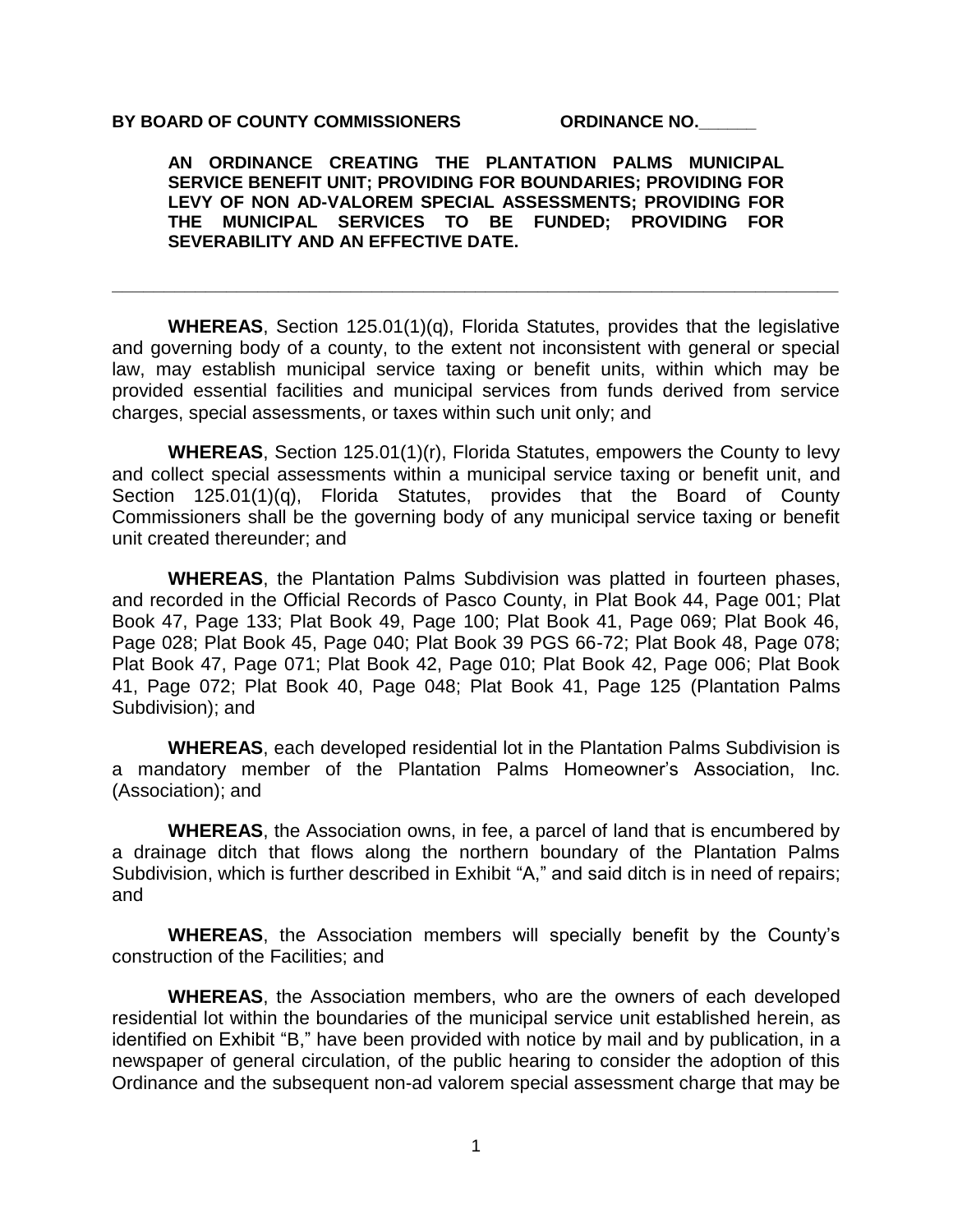levied against their lot, and the fact that a copy of this Ordinance was available for review in the County Attorney's Office; and

**WHEREAS,** the Pasco County Board of County Commissioners has reviewed the boundaries of the proposed municipal service benefit unit (MSBU) and determined that the improved residential lots within the MSBU will be specially benefited; and

**WHEREAS,** the Board of County Commissioners heard and considered all evidence submitted, presentations made, and documents filed before and during the public hearing, and is fully advised and informed on this matter.

## **NOW, THEREFORE, BE IT ORDAINED BY THE BOARD OF COUNTY COMMISSIONERS OF PASCO COUNTY, FLORIDA, THAT:**

## **SECTION 1. WHEREAS CLAUSES.**

The foregoing "whereas" clauses are true and correct, are hereby ratified and confirmed by the Board, and are incorporated herein and made a part hereof.

## **SECTION 2. DEFINITIONS.**

Unless the context clearly indicates that a different meaning was intended, the following words and terms shall have the following meaning:

A. "Assessment Unit" shall mean each developed residential lot, with a constructed residence, that is a member of the Plantation Palms Homeowners Association, Inc., subject to such adjustments as determined by the Board to be fair and equitable and in accordance with the benefits received from the facilities and services that will be furnished. A single family residence located on more than one residential lot will be considered a single lot.

B. "Board" means the Board of County Commissioners of Pasco County, Florida.

C. "Clerk" means the Clerk and Comptroller for Pasco County, Florida, ex-officio clerk for the Board.

D. "Cost" or "Costs" mean the construction costs and expenses associated with the construction of the Facilities, described in Section 7, herein; amounts necessary due to uncollected or uncollectible special assessments and to provide for the enforcement or collection of delinquent special assessments; all administrative and overhead costs associated with the creation and affairs of the MSBU, including, but not limited to, wages, salaries, and benefits for personnel and administrators of the MSBU; advertising and conducting hearings and meetings, auditing and recordkeeping expenses; reimbursement or payment for any services, materials or supplies provided for the benefit of the MSBU, and reimbursement of any monies or services provided in advance by the Board for services, supplies, or materials provided for the benefit of the MSBU.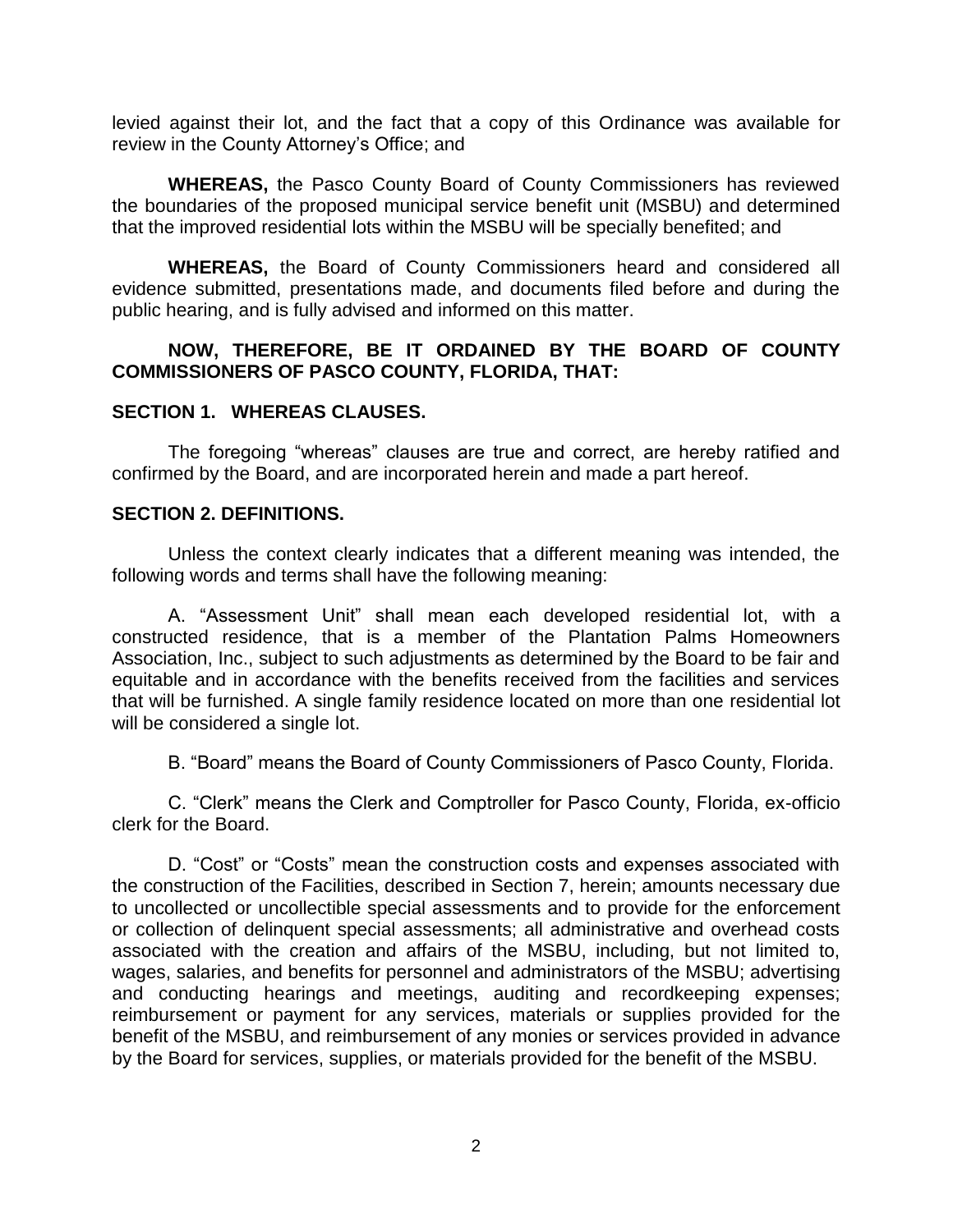E. "Ordinance Governing Body" shall mean the Board sitting as the governing body of the MSBU.

F. "MSBU" shall mean the municipal service benefit unit established under this Ordinance.

G. "Notice" as used herein shall mean notice mailed by first class mail to the owner or owner's agent at the address on file with the Property Appraiser or Tax Collector for notice associated with ad valorem taxes.

H. "Owner" shall mean the owner or owners of record and shall include any corporation, partnership, trust, or other entity or agent of the owner of record as shown on the records of the Tax Collector or Property Appraiser, or a deed of record.

I. "Uniform Method" shall mean the uniform method for the levy, collection, and enforcement of non-ad valorem assessments pursuant to Section 197.3632, Florida Statutes, including any subsequent amendments thereto.

## **SECTION 3. THE PLANTATION PALMS MSBU ESTABLISHED.**

There is hereby created and established a municipal services benefit unit which shall be known and designated as the Plantation Palms Municipal Service Benefit Unit, hereinafter referred to as the "MSBU."

## **SECTION 4. BOUNDARIES.**

The MSBU shall include the property described in Exhibit "B", attached hereto and incorporated herein.

## **SECTION 5. POWER AND AUTHORITY OF THE GOVERNING BODY.**

The Board shall have the power and authority to administer the affairs of the MSBU and to make necessary rules and regulations for the handling of the affairs of the MSBU, provided, however, that all matters related to the MSBU shall be in accordance with this Ordinance and all applicable provisions of the general law.

## **SECTION 6. MANAGEMENT OF FUNDS FOR THE MSBU.**

The Clerk shall act as custodian of the funds for the MSBU and shall establish an account for such funds and maintain proper accounting records identifying the receipts, expenditures, and cash balances of the MSBU, and all other records for the MSBU in accordance with the customary practices of the County and all applicable provisions of law.

## **SECTION 7. FACILITIES PROVIDED.**

The facilities to be provided shall consist of the Plantation Palms Ditch Restoration Project, to be constructed on the real property identified as Pasco County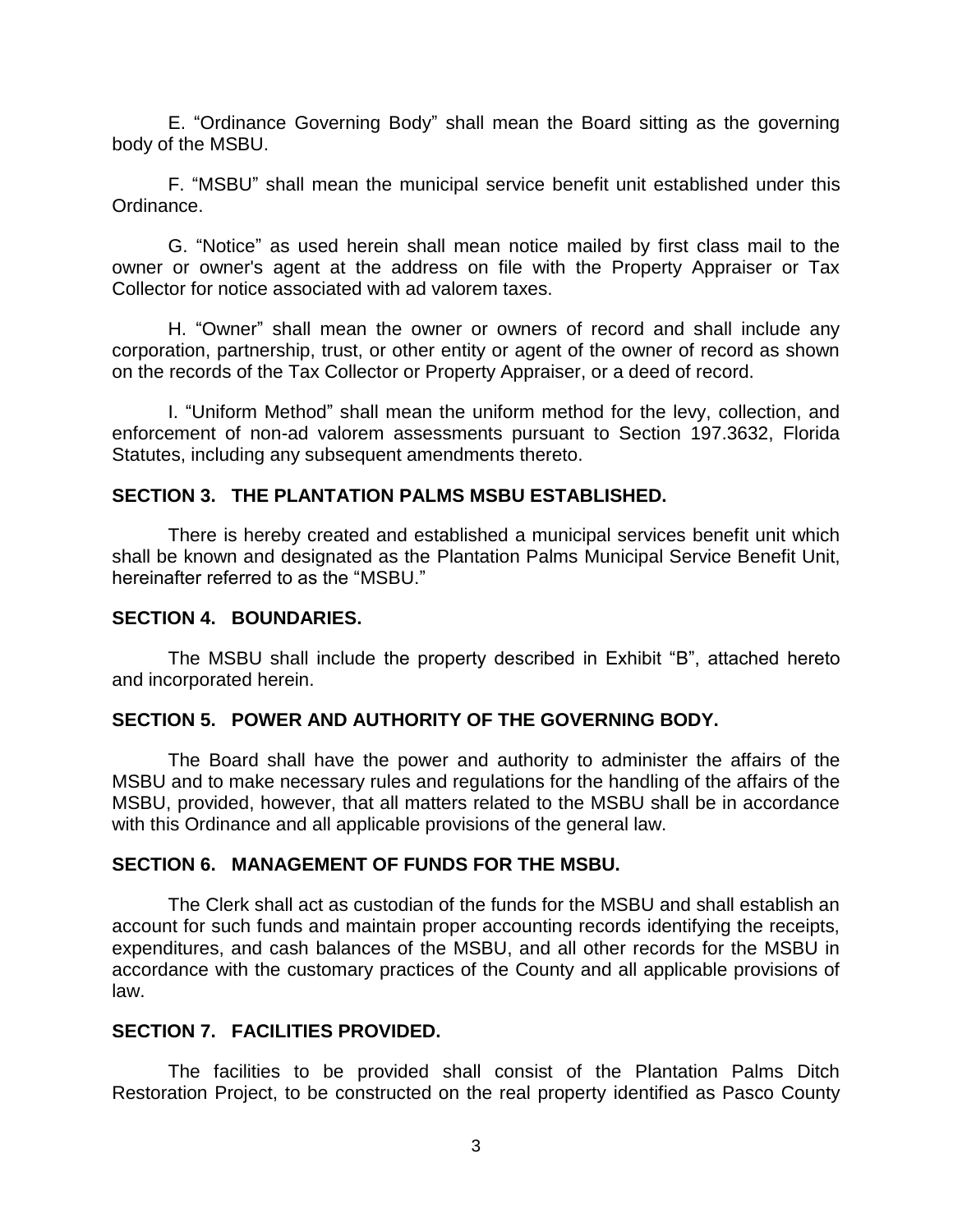Property Appraiser Parcel ID No. 20-26-19-0000-00300-0011, SWFWMD Permit No. 43726.000. A typical cross section of the Project is depicted in Exhibit "C."

## **SECTION 8. LEVY, COLLECTION AND ENFORCEMENT OF SPECIAL ASSESSMENTS.**

Funds for the facilities authorized under Section 7 of this Ordinance shall be provided by non-ad valorem special assessments which shall be levied, collected, and enforced in accordance with the Uniform Method pursuant to Section 197.3632, Florida Statutes and Board of County Commissioners' Resolution. The non-ad valorem special assessments, as adopted by separate resolution of the Board of County Commissioners, shall be collected annually from the owner of each developed residential lot in the MSBU and shall not exceed the cost of providing the facilities described in Section 7. The non-ad valorem special assessments shall be levied upon all developed residential lots within the MSBU, who are members of the Plantation Palms Homeowner's Association, Inc., and who are specially benefited by the facilities authorized herein and the total costs of the facilities will be divided equally among such lots, and the Board finds that this method of apportionment is fair and equitable and in accordance with the benefits received from the facilities that will be furnished.

## **SECTION 9. SPECIAL ASSESSMENTS.**

A. The facilities authorized under Section 7 of this Ordinance shall be performed and purchased as authorized by the Board. A copy of this Ordinance shall be recorded in the Official Records of the County, but any preliminary assessments shall not constitute liens and shall not be due and payable until the adoption of the special assessment roll. The special assessment roll shall be adopted by resolution, and an executed copy of the resolution shall be recorded promptly by the Clerk of the Board of County Commissioners in the Public Records of the County. The resolution shall indicate when and in what manner the assessments are to be paid, and shall also state that special assessment liens are subject to modification. All special assessment liens may be paid without interest if paid within thirty (30) days of the adoption of the resolution.

B. Any special assessment lien not paid as provided in the resolution shall bear interest from the date of adoption of the resolution or as otherwise specified therein, at a rate not exceeding the maximum interest rate authorized by law and established in the resolution. The special assessment liens may, in accordance with the resolution, be made payable in installments over a 30-year period. If any payment is not made when due, there may be charged a penalty, as allowed by law. If payment of special assessments is not made when due, the County may enforce collection thereof by any lawful means.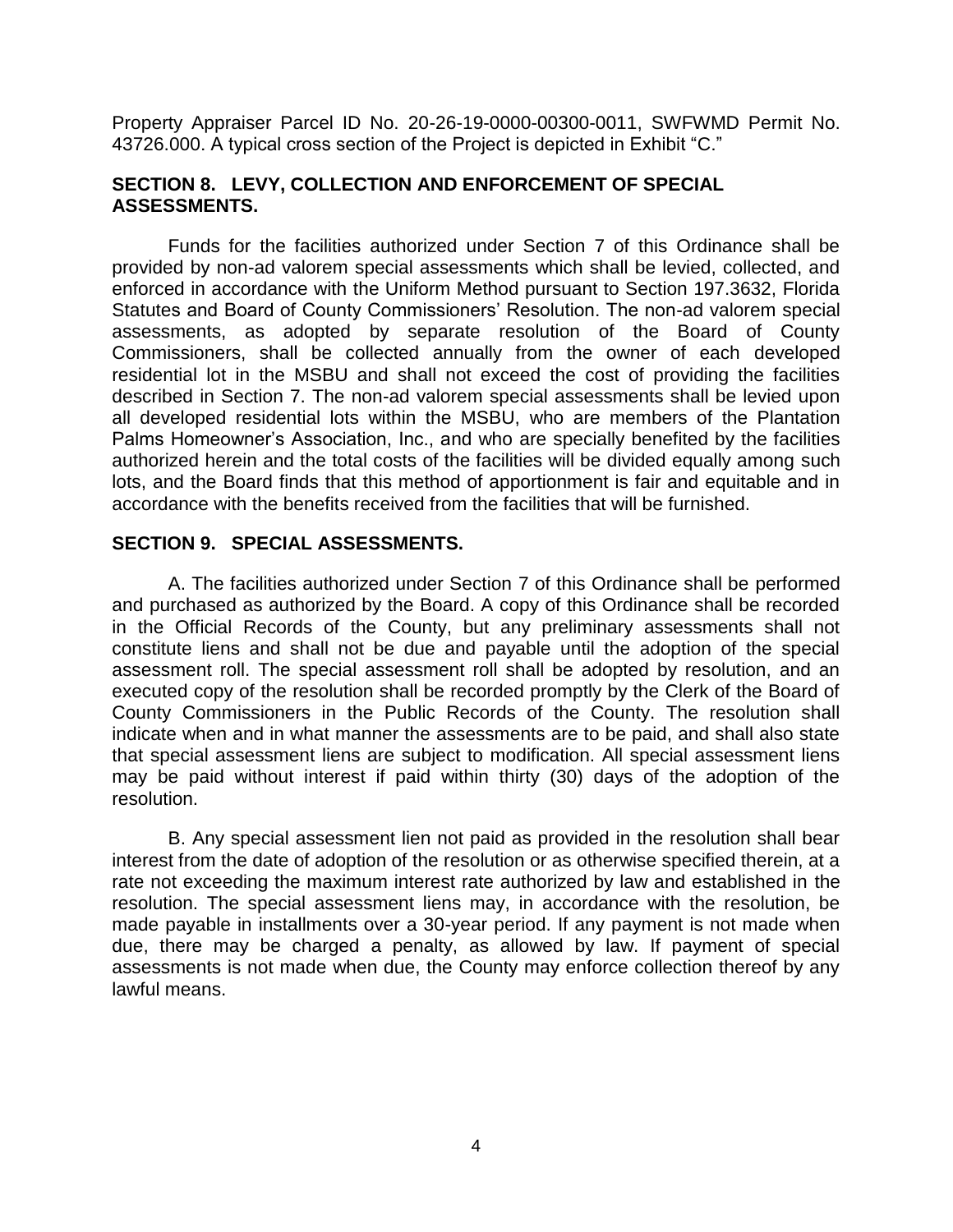## **SECTION 10. CORRECTION OF ERRORS IN ASSESSMENT; PRESUMPTION OF VALIDITY.**

A. In case of any omission, error, or mistake in preparing or adopting the special assessment roll, or imposing special assessment liens, the Board may correct such omissions, errors, or mistakes, provided such correction does not impose a greater special assessment lien on any lot or parcel, and does not establish a lien on any lots or parcels not included in the special assessment roll. Any such correction which increases the special assessment lien on any lot or parcel, or which adds any additional lots or parcels, shall be made only after notice and a hearing provided as for the adoption of the special assessment roll, unless consent of the affected property owners is given in writing. Any corrections shall be made by resolution, and the resolution shall be recorded in the Public Records of the County together with any written consent obtained from an affected property owner.

B. Any informality or irregularity in the proceedings in connection with the establishment of any special assessment hereunder shall not affect the validity of the same where the special assessment roll has been adopted by the Board, and the special assessment roll as finally adopted shall be competent and sufficient evidence that the assessment was duly established, that all other proceedings required in connection with the adoption of the special assessment roll were duly accomplished, taken, and performed as required, and no variance from the directions hereunder shall be held material unless it is clearly shown that the party objecting was materially injured thereby.

## **SECTION 11. ALTERNATIVE METHOD FOR THE COLLECTION AND ENFORCEMENT OF SPECIAL ASSESSMENTS.**

If, for any reason, the Uniform Method is not used for the collection and enforcement of special assessments established pursuant to this Ordinance, the Board may provide for the collection and enforcement of such assessments by any other lawful means. Any alternative method for the collection and enforcement of such assessments shall be established by resolution of the Board adopted at a public hearing, provided notice of the public hearing has been provided to each owner at least twenty (20) days prior to a public hearing. Such notice shall include the date by which payment may be made without default, any interest or penalties that may be assessed if payment is not made, and any consequences that may result from the failure to pay the assessment when due.

## **SECTION 12. MSBU FUNDS; RETURN OF EXCESS.**

Nothing contained herein shall allow the expenditure of funds collected from within the MSBU or interest earned on an account maintained for the MSBU for purposes other than the payment of costs associated with the MSBU, including costs related to additional services and facilities provided pursuant to an amendment to this Ordinance for and specially benefiting parcels within the MSBU. If any revenue in excess of the funds reasonably needed to construct the facilities in the MSBU, and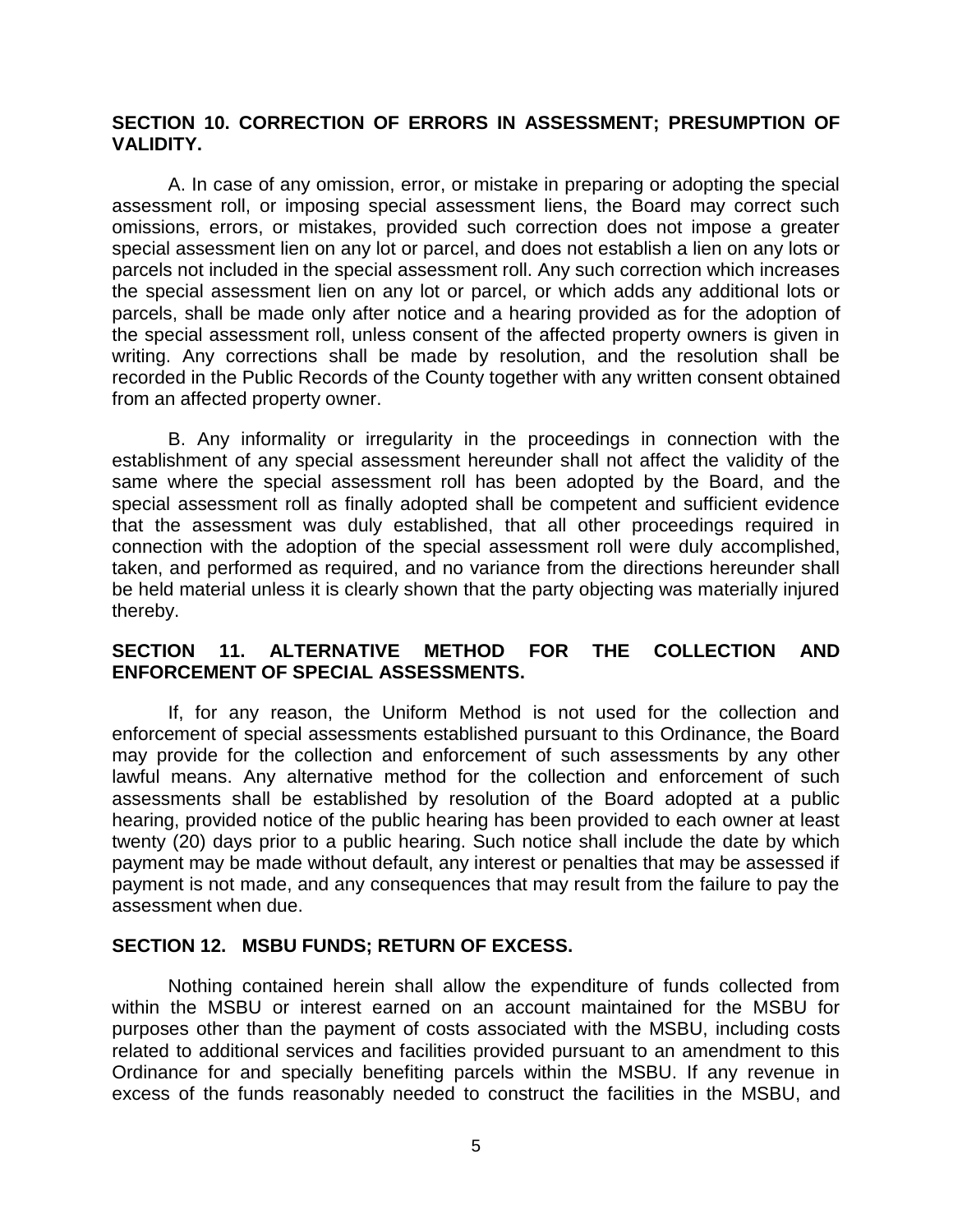reasonable contingency or surplus funds for purposes related thereto, should be available in the fund at any time, or if the MSBU created under this Ordinance should be dissolved or abolished, such funds shall be returned to the owner of record on the date such returns or refunds are made.

## **SECTION 14. LIMITATION ON AMENDMENTS.**

This Ordinance may be amended in accordance with the provisions of Chapter 125, Florida Statutes, except that prior to any amendment that would require additional notice pursuant to Chapter 197, Florida Statutes, or any applicable provision of general law, notice of the intent to consider such an amendment shall be published and mailed to each owner within the MSBU, in accordance with the requirements of such law.

# **SECTION 15. SEVERABILITY.**

Should any portion of this Ordinance be held invalid, the remainder thereof shall not be affected.

# **SECTION 16. EFFECTIVE DATE.**

A certified copy of this Ordinance shall be filed with the Department of State by the Clerk to the Board within ten (10) days after adoption of this Ordinance, and this Ordinance shall take effect upon filing with the Department of State.

# **SECTION 17. LIMITATIONS ON ACTIONS.**

Any action or proceeding to contest the validity or sufficiency of this Ordinance or any of its provisions must be commenced within thirty (30) days after the adoption of this Ordinance. After the expiration of such period of limitation, no right of action or defense founded upon the invalidity of said Ordinance or any of its provisions shall be asserted, nor shall the validity of said ordinance or any of its provisions be open to question in any court upon any ground whatever, except in an action or proceeding commenced within such periods.

ADOPTED with a quorum present and voting this \_\_\_ day of \_\_\_\_\_\_\_\_, 2018.

BOARD OF COUNTY COMMISSIONERS OF PASCO COUNTY, FLORIDA

ATTEST:

BY:\_\_\_\_\_\_\_\_\_\_\_\_\_\_\_\_\_\_\_\_\_\_\_\_\_\_\_\_\_ BY:\_\_\_\_\_\_\_\_\_\_\_\_\_\_\_\_\_\_\_\_\_\_\_\_\_\_\_\_\_

Paula S. O' Neil, Ph.D. Mike Wells, Chairman

Clerk & Comptroller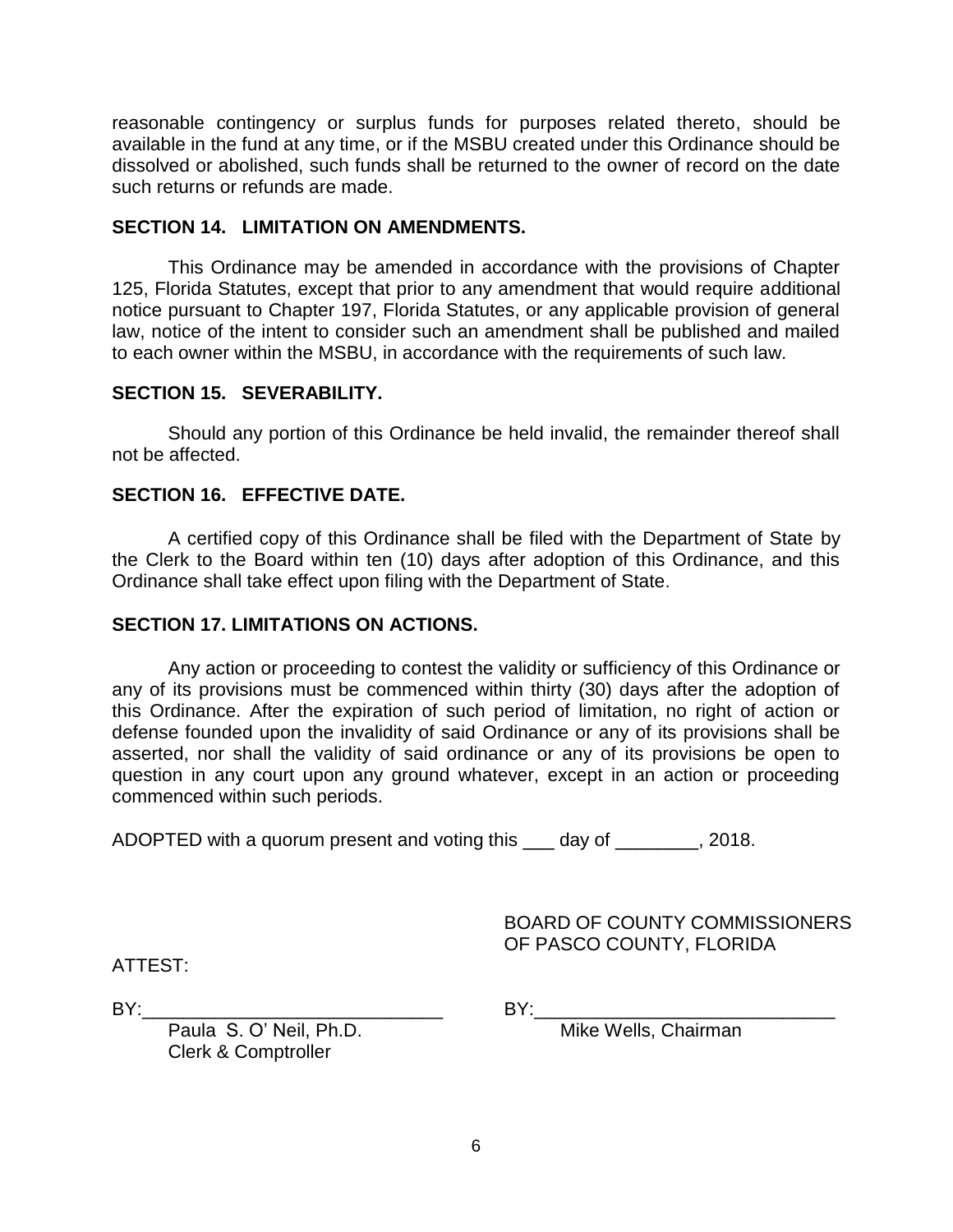### **Exhibit "A"**

#### Legal Description of the Ditch

## 40 FOOT WIDE DRAINAGE EASEMENT PARCEL LYING ALONG THE NORTH BOUNDARY LINE OF HILLSIDE GOLF & **COUNTRY CLUB**

A PORTION OF SECTION 20, TOWNSHIP 26 SOUTH, RANGE 19 EAST, PASCO COUNTY, FLORIDA, BEING MORE PARTICULARLY DESCRIBED AS FOLLOWS:

COMMENCE AT THE SOUTHEAST CORNER OF THE NORTHEAST % OF SAID SECTION 20; THENCE ALONG THE EAST BOUNDARY LINE OF SAID NORTHEAST %, NORTH 0°49'35" EAST, A DISTANCE OF 1,281.11 FEET FOR A POINT OF BEGINNING; THENCE PARALLEL WITH THE SOUTH BOUNDARY LINE OF THE UNRECORDED PLAT OF LAKE PADGETT ESTATES, NORTH 89°27'10" WEST, A DISTANCE OF 5,061.01 FEET; THENCE NORTH 0°41'15" EAST, A DISTANCE OF 39,98 FEET TO THE SOUTH BOUNDARY LINE OF SAID LAKE PADGETT ESTATES; THENCE ALONG THE SOUTH BOUNDARY LINE OF SAID LAKE PADGETT ESTATES AND THE EASTERLY EXTENSION THEREOF, THE SAME BEING THE NORTH BOUNDARY LINE OF THE SOUTH % OF SAID SECTION 20, SOUTH 89°27'03" EAST, A DISTANCE OF 5,061.11 FEET TO THE EAST BOUNDARY LINE OF THE NORTHEAST % OF SAID SECTION 20; THENCE ALONG THE EAST BOUNDARY LINE OF THE NORTHEAST % OF SAID SECTION 20, SOUTH 0°49'35" WEST, A DISTANCE OF 39.81 FEET TO THE POINT OF BEGINNING.

7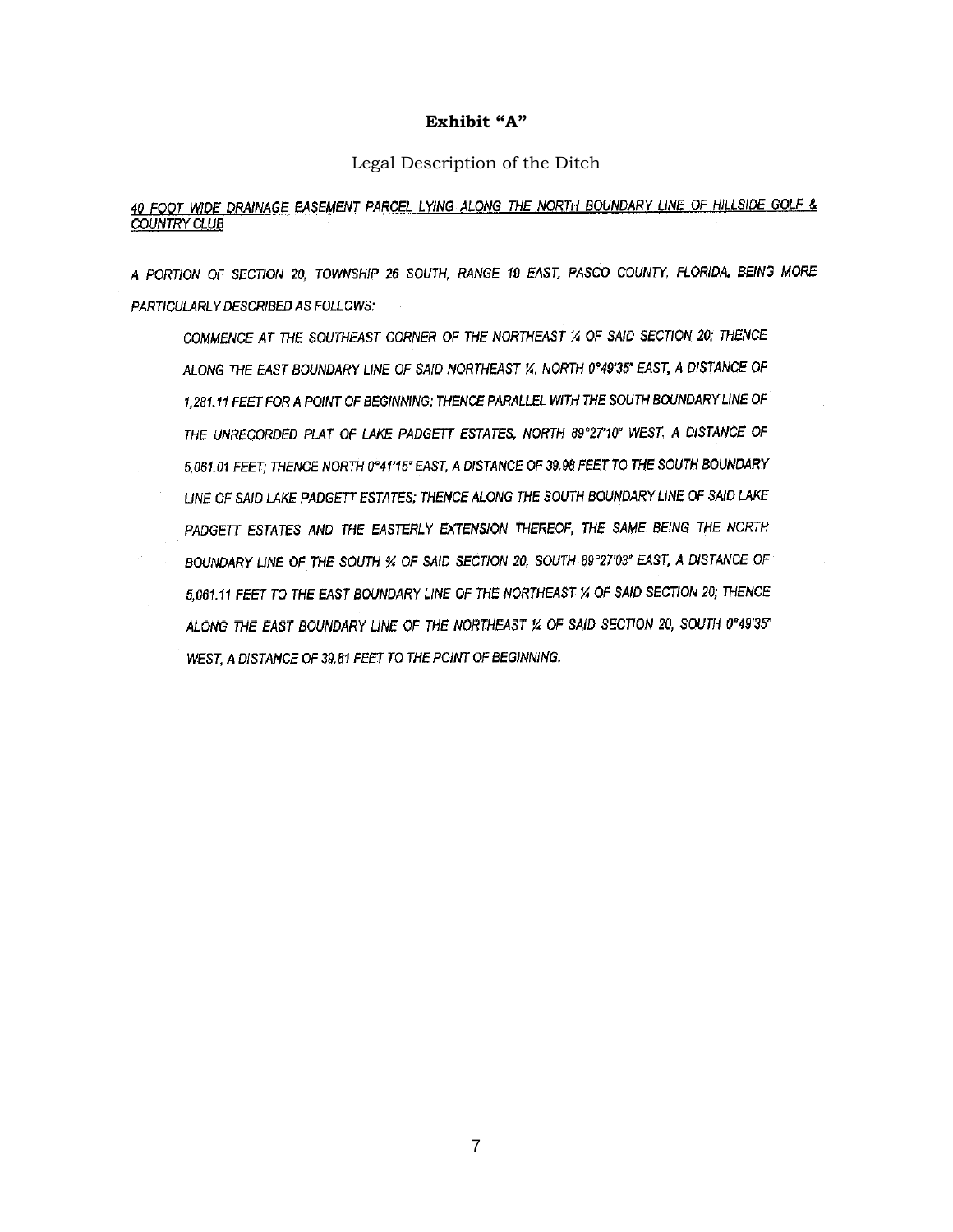#### **Exhibit "B"**

#### LEGAL DESCRIPTION

#### PLANTATION PALMS MSBU

All of Plantation Palms Phase One as shown on the plat recorded in Plat Book 39, Page 66, all of Plantation Palms Phase Two-A as shown on the plat recorded in Plat Book 40, Page 48, all of Plantation Palms Phase Two-B as shown on the plat recorded in Plat Book 41, Page 125, all of Plantation Palms Phase Three-A as shown on the plat recorded in Plat Book 47, Page 71, all of Plantation Palms Phase Three-B as shown on the plat recorded in Plat Book 42, Page 10, all of Plantation Palms Phase Three-C as shown on the plat recorded in Plat Book 42, Page 6, all of Plantation Palms Phase Three-D as shown on the plat recorded in Plat Book 41, Page 72, all of Plantation Palms Phase Four-A as shown on the plat recorded in Plat Book 49, Page 100, all of Plantation Palms Phase Four-B as shown on the plat recorded in Plat Book 41, Page 69, all of Plantation Palms Phase Four-C, Unit I, as shown on the plat recorded in Plat Book 44, Page 1, all of Plantation Palms Phase Four-C, Unit II, as shown on the plat recorded in Plat Book 46, Page 28, all of Plantation Palms Phase Four-D as shown on the plat recorded in Plat Book 45, Page 40, all of Plantation Palms Phase Five as shown on the plat recorded in Plat Book 47, Page 133, all of Plantation Palms Phase Six as shown on the plat recorded in Plat Book 48, Page 78 and Plantation Palms Golf Club as shown on the plat recorded in Plat Book 41, Page 18, all being recorded in the Public Records of Pasco County, Florida, and a portion of Section 20, Township 26 South, Range 18 East, Pasco County, Florida, all being further described as follows:

**Commence** at the Southeast corner of the Southeast 1/4 of said Section 20 for a **POINT OF BEGINNING**; thence along the South boundary of the Southeast 1/4 of said Section 20, North 89°23'37" West, a distance of 2348.93 feet to a point on the South boundary of Parcel GC-6 of said Plantation Palms Golf Club; thence along the South boundary of said Parcel GC-6 the following four courses and distances: 1) North 62°40'19" West, 472.83 feet; 2) North 90°00'00" West, 133.13 feet; 3) South 39°58'16" West, 247.78 feet; 4) North 89°26'36" West, 243.85 feet to the East boundary of the Pasco County Parcel as described in Official Record Book 1794, Page 1513 of the Public Records of Pasco County, Florida; thence along the East boundary of said Pasco County Parcel, North 00°42'11" East, a distance of 1036.69 feet to the Northeast corner of said Pasco County Parcel; thence along the North boundary of said Pasco County Parcel, North 89°25'36" West, a distance of 1205.40 feet to the East right-of-way of Collier Parkway as described in Official Record Book 1824, Page 1234 of the Public Records of Pasco County, Florida; thence along the East right-of-way of said Collier Parkway the following six courses and distances: 1) North 05°08'38" East, 889.91 feet to a point of curvature; 2) 1430.73 feet along the arc of a curve to the left, said curve having a radius of 2445.00 feet, a central angle of 33°31'39" and a chord of 1410.40 feet which bears North 11°37'12" West; 3) South 61°36'59" West, 10.00 feet to a non-tangent curve; 4) 163.43 feet along the arc of a curve to the left, said curve having a radius of 2435.00 feet, a central angle of 03°50'44" and a chord of 163.40 feet which bears North 30°18'23" West; 5)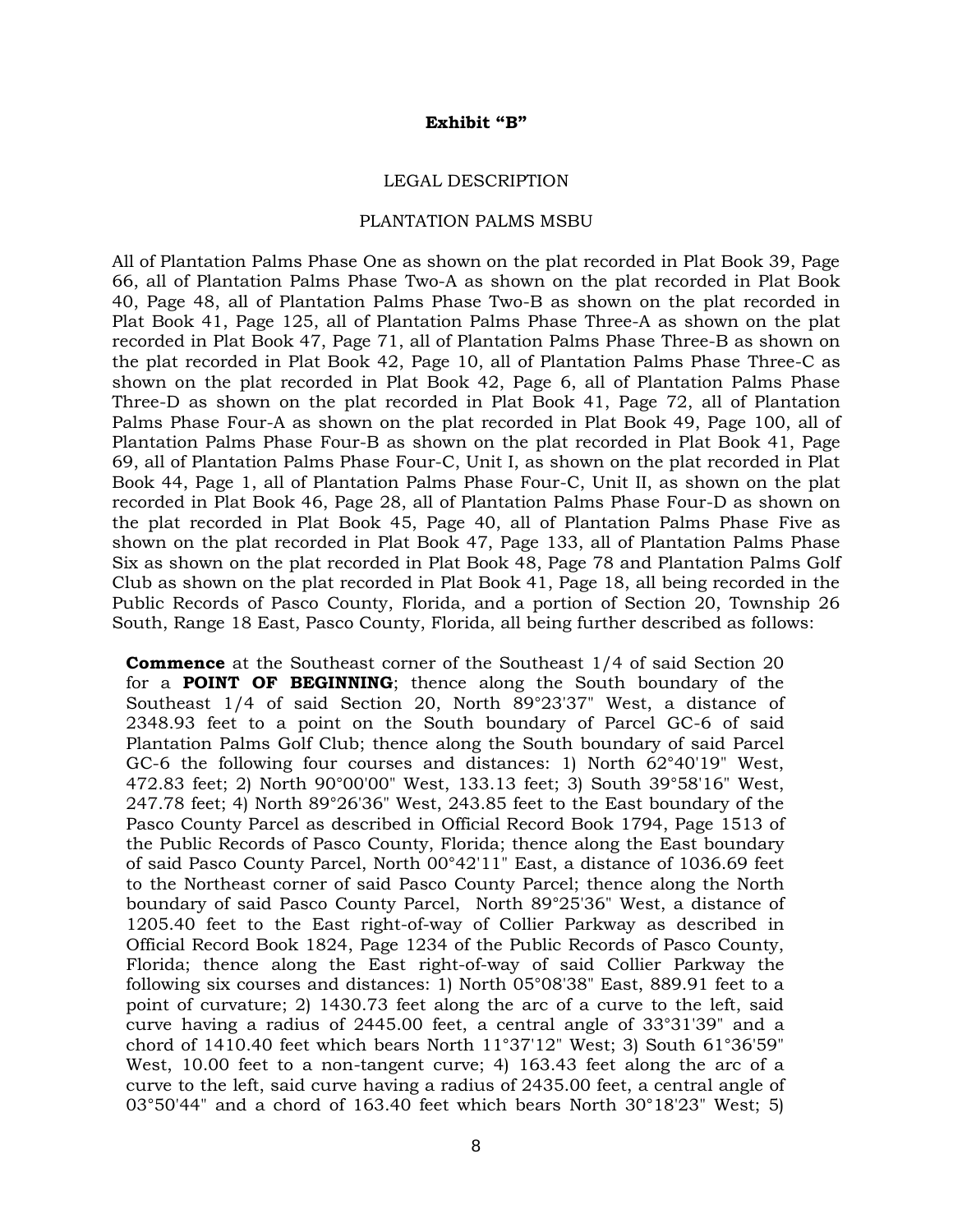South 57°46'15" West, 20.00 feet to a non-tangent curve; 6) 293.75 feet along the arc of a curve to the left to the West boundary of said Plantation Palms Three-D, said curve having a radius of 2415.00 feet, a central angle of 06°58'09" and a chord of 293.57 feet which bears North 35°42'50" West; thence along the West boundary of said Plantation Palms Phase Three-D the following three courses and distances: 1) North 00°41'15" East, 96.20 feet; 2) North 89°18'44" West, 30.00 feet; 3) North 00°41'15" East, 138.58 feet to the Northwest corner of said Plantation Palms Phase Three-D; thence continue North 00°41'15" East, a distance of 39.71 feet more or less, to the North boundary of the South 3/4 of said Section 20; thence along the North boundary of the South 3/4 of said Section 20, South 89°27'07" East, a distance of 5059.99 feet to the East boundary of the Northeast 1/4 of said Section 20; thence along the East boundary of the Northeast 1/4 of said Section 20, South 00°40'51" West, a distance of 1321.05 feet to the Northeast corner of the Southeast 1/4 of said Section 20; thence along the East boundary of the Southeast 1/4 of said Section 20, South 00°46'44" West, a distance of 2640.65 feet to the **POINT OF BEGINNING**.

The above described property contains 384.91 Acres more or less.